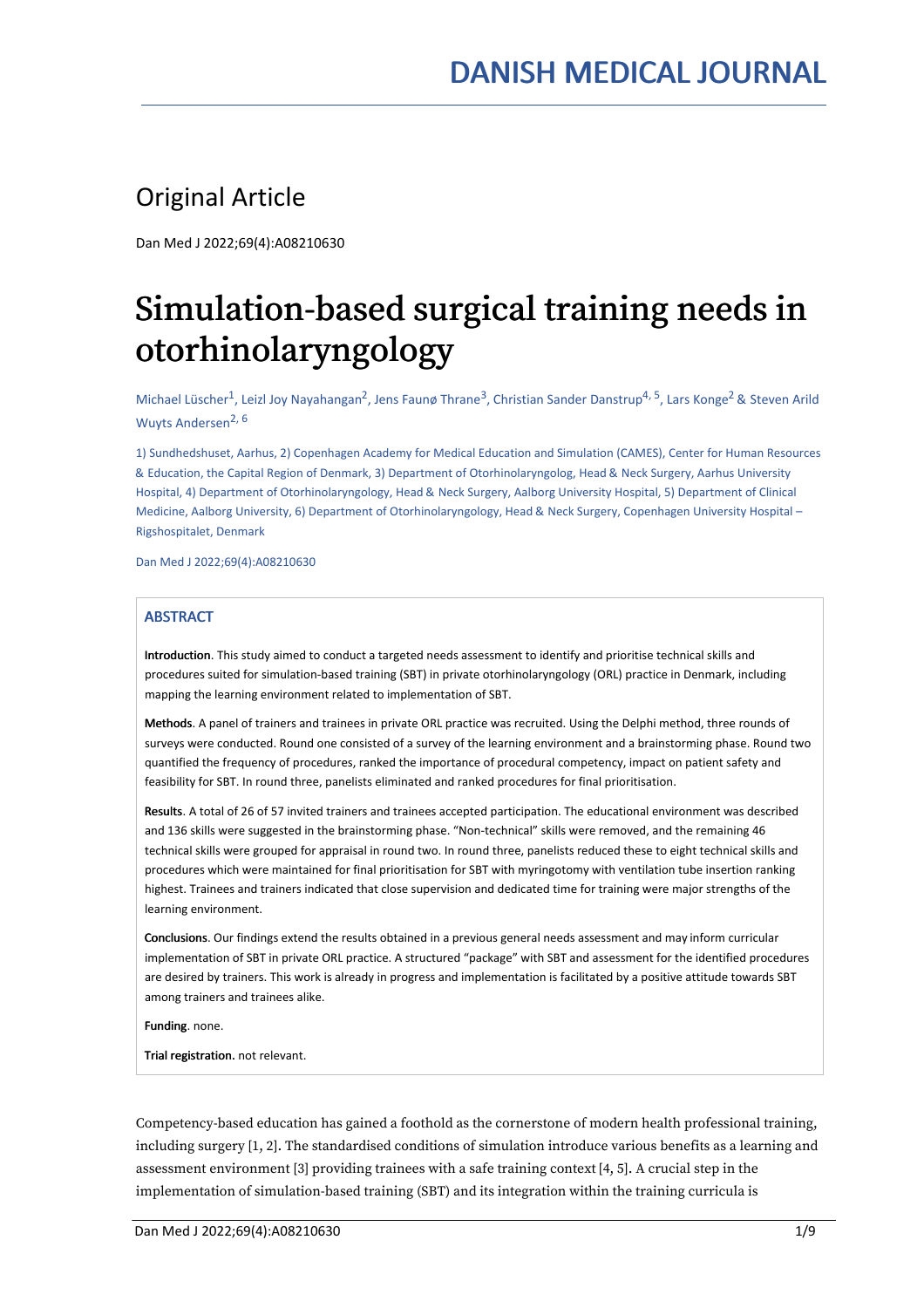establishing a proficiency/mastery level in simulation, which is required before allowing supervised surgery on patients. Establishing this level remains a challenge despite ample evidence in support of its positive effects of SBT [6, 7].

A systematic approach to planning and development is key to successful implementation [4]. The six-step approach suggested by Kern is: 1) General needs assessment, 2), Targeted needs assessment, 3) Goals and objectives, 4) Educational strategies, 5) Implementation and 6)Evaluation and feedback [8]. A targeted needs assessment aims to avoid redundancy by repeating what was already done, using resources efficiently and helping mapping the best approach to implementation. A national general needs assessment in otorhinolaryngology (ORL), which mainly focused on training in a hospital setting, identified thirteen technical skills suited for SBT [9]. The Danish ORL training curriculum includes a six-month rotation in private practice where the educational environment, objectives, challenges and opportunities are very different from those of the hospital setting. This warrants a targeted needs assessment to map the learning environment and resources to establish how SBT may best be implemented. We have identified only a single study reporting on a targeted needs assessment in ORL [10]; a study which was not conducted in a private practice educational setting.

In this study, we aimed to describe the learning environment, identify technical skills for SBT in private practice ORL and explore barriers and resources in this context.

#### **METHODS**

#### Study design

This study was designed as a survey among educational stakeholders (trainers as well as trainees) in private Danish ORL practices. We utilized the Delphi method and planned three rounds of questionnaires with results from each round being used iteratively to inform subsequent rounds. The Delphi method [11] serves to establish a consensus among content experts and has previously been used for surgical curriculum development [5, 12].

We conducted rounds one, two and three in June, September and October 2020, respectively. All questionnaires were answered anonymously and handled by an independent part (law firm). In every round, non-responders were contacted within a three-week period and encouraged to participate. In rounds one and two, the questionnaires were distributed digitally or in printed form. For round three, we designed an online survey in SurveyMonkey (SVMK Inc., San Mateo, CA, USA) to facilitate easy elimination and re-ranking of procedures.

#### Study setting

The private ORL practices are small clinics with one to four specialists. They typically perform minor surgical procedures such as myringotomy with ventilation tube insertion and adenoidectomy. ORL specialist trainees spend six months in private practice.

#### Participants

Panel participants were recruited aiming to include both trainers and trainees through 1) an established network of 19 trainers in private ORL practice, and 2)38 trainees through the Danish Association of Junior Otorhinolaryngologists. All were invited by e-mail.

#### Delphi round one: learning environment

The first part of the questionnaire (https://ugeskriftet.dk/files/a08210630\_-\_supplementary.pdf) considered demographics, whereas the second part focused on the learning environment with free-text responses related to supervision, learning resources and teaching methodology/pedagogy. We also asked panelists how much time they spent giving/receiving supervision. The third part enquired about past experiences and expectations related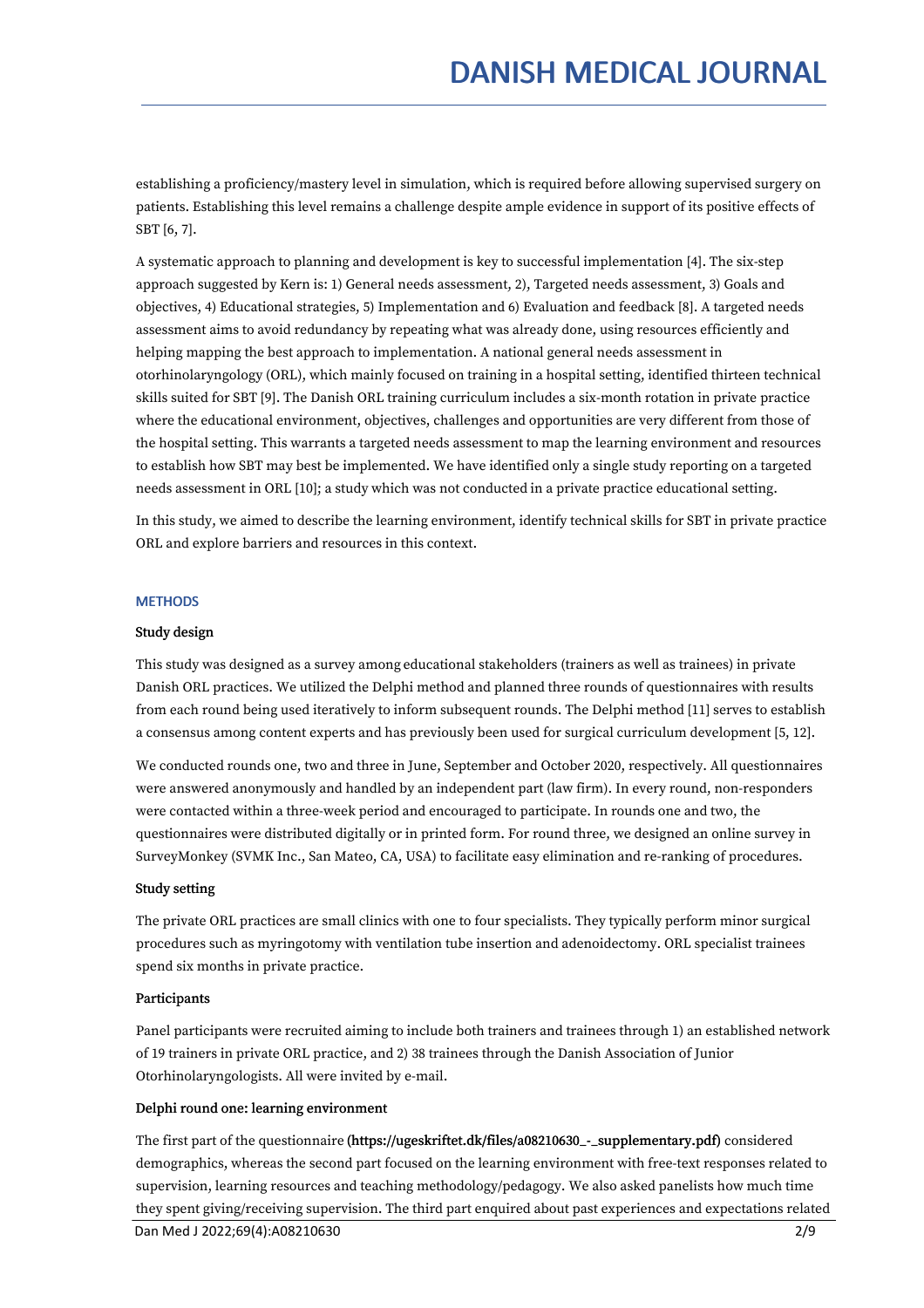to SBT and asked respondents to list in free-text all the technical skills and procedures the trainee needs to be able to *competently* perform (i.e., safely and independently) at the end of their rotation in private practice. All the suggested technical skills and procedures were then reviewed, and non-technical skills such as communication were excluded.

# Delphi round two: technical skills and procedures

In round two, panelists were asked to appraise the procedures identified in round one with respect to 1) frequency of the procedure at their private practice; 2) how important competency is for an efficient consultation where the procedure may be performed rapidly (given that it is performed safely); and 3) whether the procedure is uncomfortable or puts the patient at risk if training is completed on patients (https://ugeskriftet.dk/files/a08210630\_-\_supplementary.pdf). In the round two questionnaire, we applied a five point Likert scale allowing the panelists to evaluate the procedures [9].

We used a modified Copenhagen Academy for Medical Education and Simulation Needs Assessment Formula (CAMES-NAF) to calculate a score for the remaining procedures [9] after linear data normalisation had been used to transform the Likert scores into percentages.

# Delphi round three: elimination and prioritisation for simulation-based training

In this final round, panelists were given the opportunity to revise the ranking order and/or to eliminate procedures from the list compiled after round two (https://ugeskriftet.dk/files/a08210630\_-\_supplementary.pdf). For the final list, procedures were considered only if two thirds of the panelists had reached a consensus on including the procedure.

# Ethics

Under Danish law, ethical board approval is not required for this type of study (questionnaire study). This study complies with the Helsinki Declaration. All participants were informed and gave their consent for participation.

Trial registration: not relevant.

# **RESULTS**

# Delphi round one: learning environment

Eleven of the 19 trainers responded in the first round. The median age was 54 years (range: 42-62 years) and the medium period participants had served as a trainer in private practice was seven years (range: 2-13 years). Three had solo practices and eight served in shared clinics. Fifteen out of the 38 trainees responded. The median age among trainees was 35 years (range: 32-37 years). The response flow is presented in Figure 1.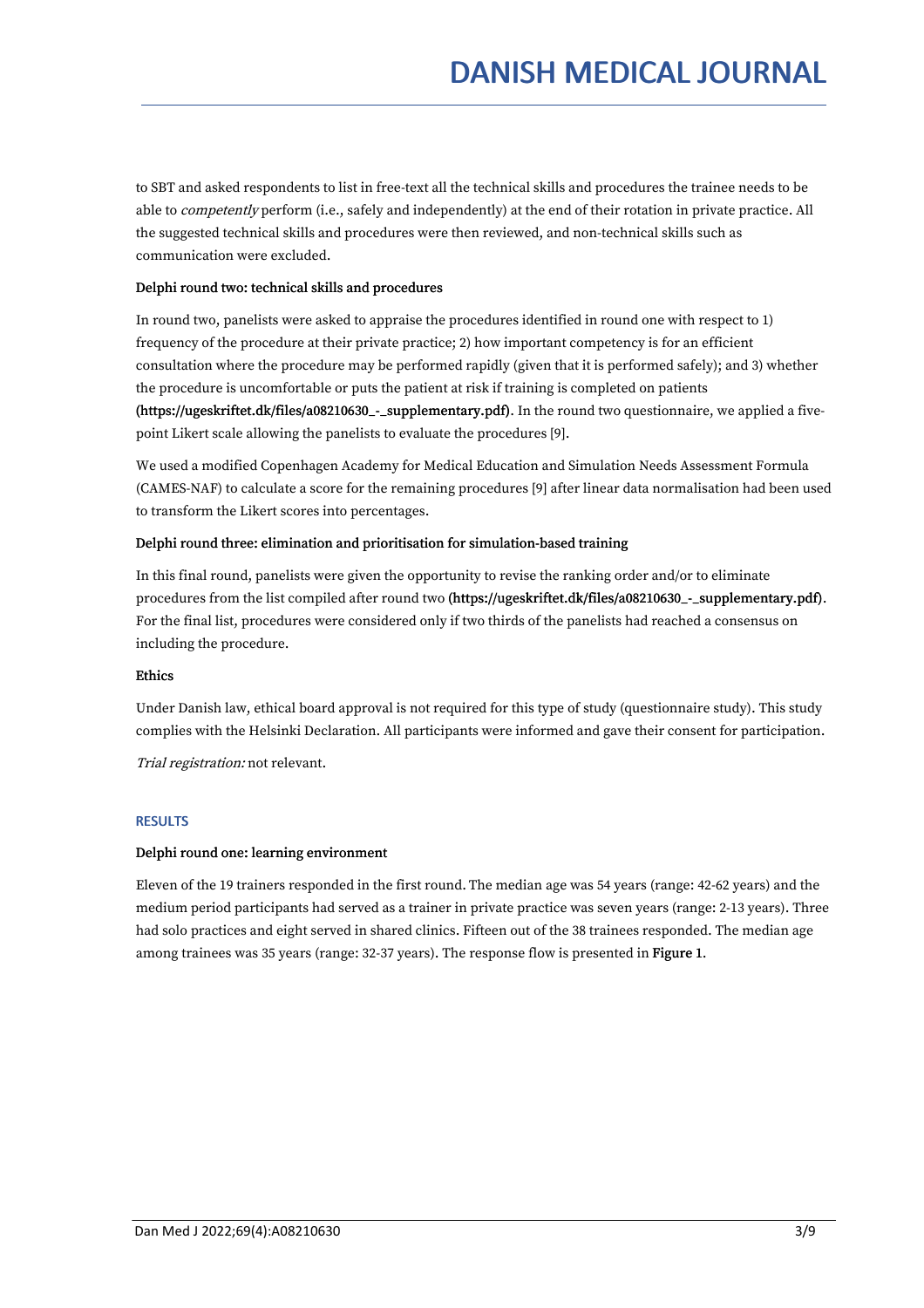**FIGURE 1** Overview of the Delphi process.



Trainers reported a median of six hours/week (range: 2.5-10 hours) compared with five hours (range: 2-8 hours) indicated by trainees. Panelists indicated good availability of the following learning resources: supervision and mentorship, access to books and journals, journal clubs, electronic materials and online databases. Half of the panelists indicated that simple simulators were available (e.g. a simple model for myringotomy with ventilation tube insertion). All trainers and trainees reported a generally positive attitude towards SBT and believed that the method was well suited for teaching in private ORL practices.

Dan Med J 2022;69(4):A08210630 4/9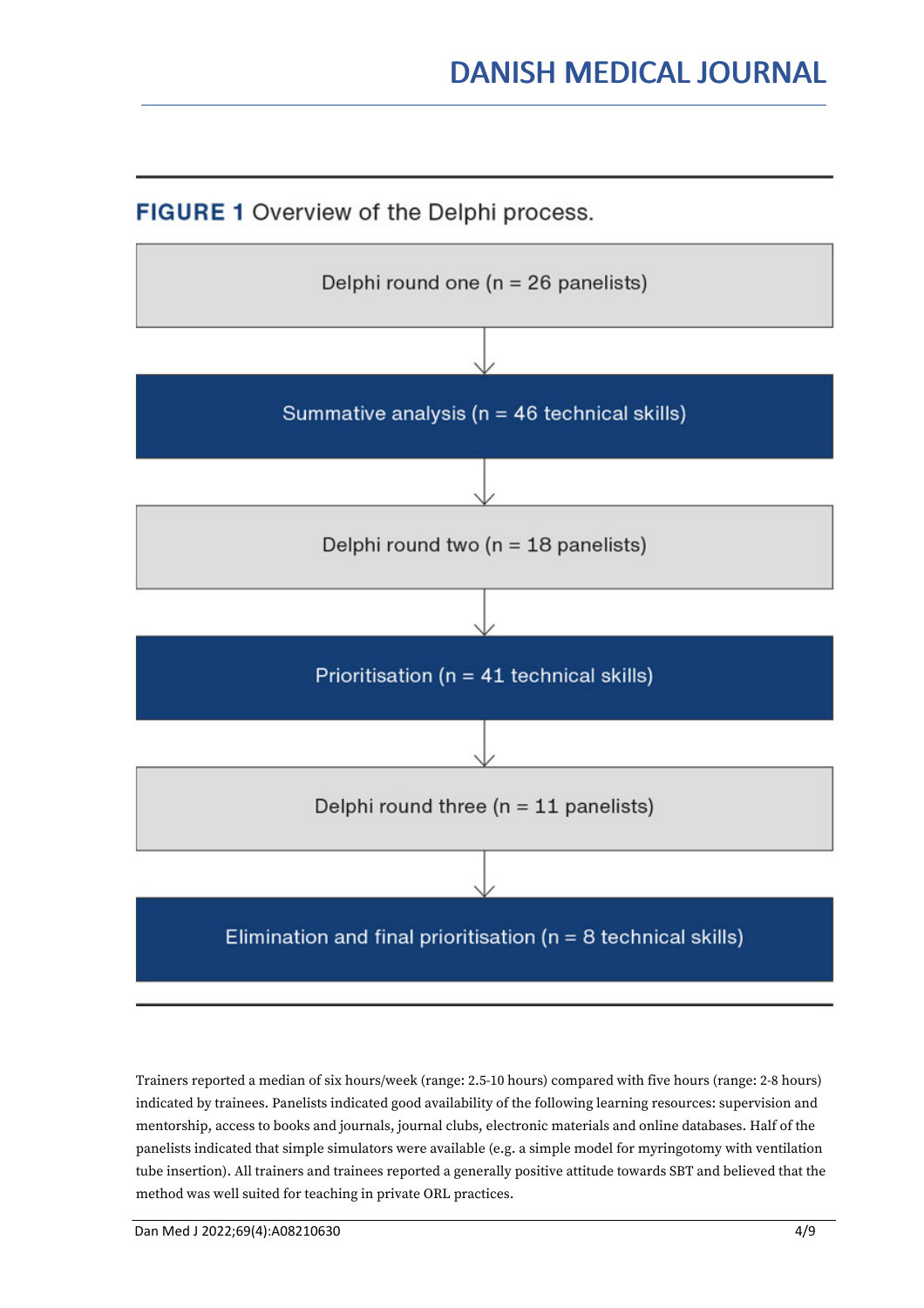The most commonly used training method was the principle of "see one, do one" and direct observation with immediate or subsequent feedback. Trainees indicated that protected time for supervision and learning within working hours ranged from 0 to 10 hours/week, with the majority indicating one hour/week. Trainers reported allocating 0-9 hours/week for supervision and teaching for an average of two hours. Only 30% of panelists indicated that structured assessment tools were used.

We found good agreement between trainers' and trainees' responses relating to the strengths and opportunities of the educational environment in private ORL practices. All trainees indicated that working in close cooperation with and receiving supervision from the trainer were major strengths in private ORL practice. Trainers similarly found these aspects to be the major strengths. Working close together ("door to door") with the trainer and having access to high-quality equipment were identified as strengths. Trainees indicated that time pressure in the daily routines and many patients with "trivial" problems (e.g. obstructing cerumen) were weaknesses of the educational environment.

# Delphi round two: technical skills and procedures

A total of 136 skills were listed in round one. After grouping of similar skills and exclusion of "non-technical" skills and procedures, 46 unique technical skills and procedures remained (Table 1). All skills and procedures were submitted to the panelists in round two for appraisal. Meanwhile, the authors assessed feasibility and scored the procedures on a five-point Likert scale in relation to availability, cost and suitability for SBT in private practice. A consensus was reached in a virtual meeting. We further eliminated five technical skills and procedures that no panelists indicated were performed in private ORL practice: bronchoscopy, gastroscopy, large-needle biopsy, robotic surgery, and tracheotomy. For the remaining 41 procedures, panelists' scores along with feasibility scoring were used to calculate the modified NAF score (Table 1).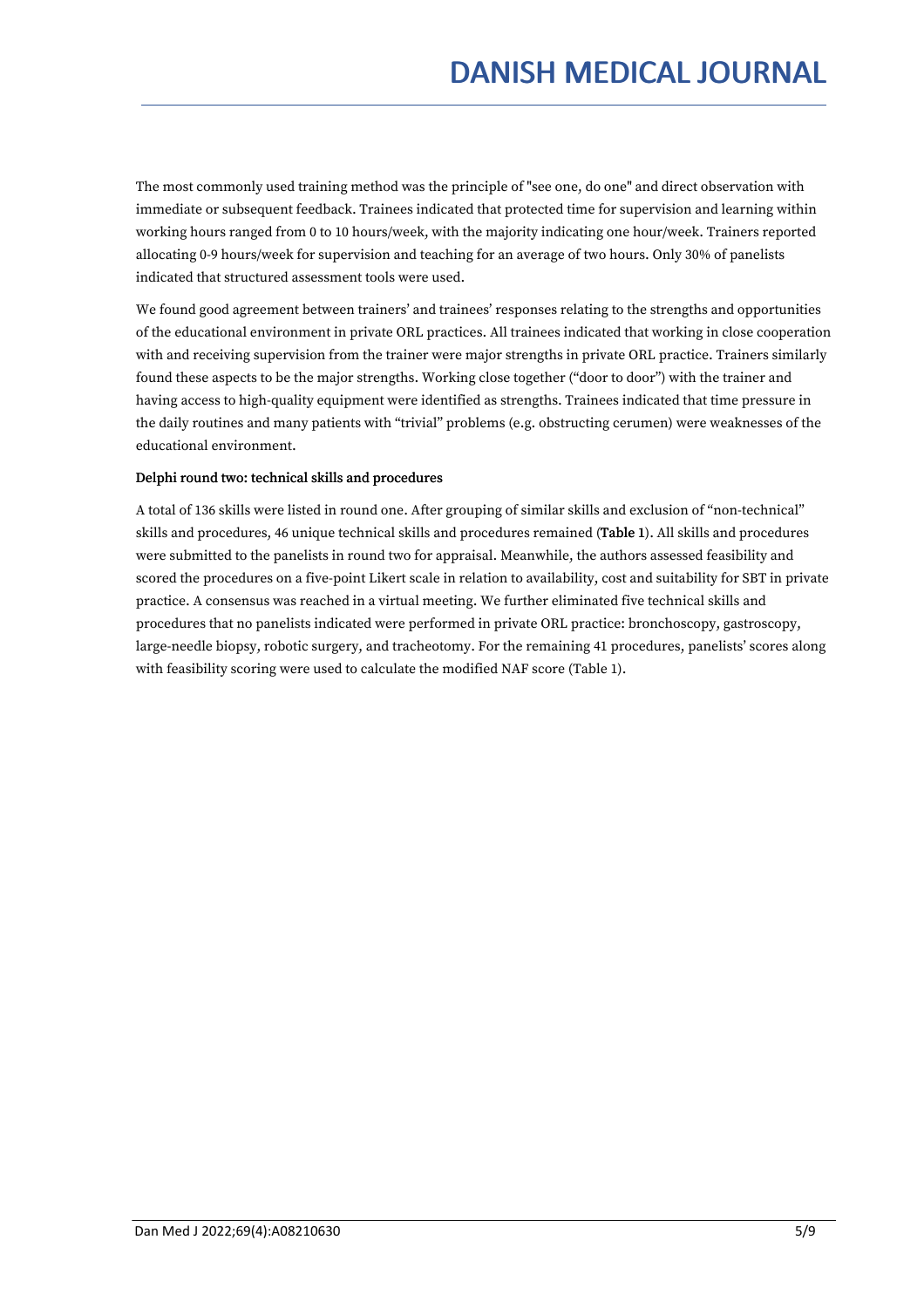TABLE 1 Ranking of technical skills and procedures in round two based on the modified CAMES-NAF score.

|                                         |                                                                                                                                           | <b>CAMES-NAF</b> | Rank           |                |                |  |
|-----------------------------------------|-------------------------------------------------------------------------------------------------------------------------------------------|------------------|----------------|----------------|----------------|--|
| Rank                                    | Procedure                                                                                                                                 | score, %         | overall        | by trainers    | by trainees    |  |
| $\mathbf 1$                             | Flexible fibre rhino-pharyngo-laryngoscopy                                                                                                | 62.8             | $\mathbf 1$    | $\mathbf{1}$   | 3              |  |
| $\overline{c}$                          | Otomicroscopy                                                                                                                             | 62.5             | $\overline{c}$ | $\overline{2}$ | $\mathtt{1}$   |  |
| 3                                       | Myringotomy                                                                                                                               | 61.7             | 3              | 3              | $\overline{2}$ |  |
| $\overline{4}$                          | Basic surgical skills: incision, suturing, knots                                                                                          | 59.8             | $\overline{4}$ | $\sqrt{4}$     | $\overline{7}$ |  |
| $\sqrt{5}$                              | Myringotomy with ventilation tube insertion: tubulation                                                                                   | 59.6             | 5              | $\sqrt{5}$     | 5              |  |
| $\,6$                                   | Ear wick installation                                                                                                                     | 58.3             | $\,6$          | $\,6$          | 8              |  |
| $\overline{\mathcal{I}}$                | Tympanometry                                                                                                                              | 56.9             | $\overline{7}$ | $\overline{7}$ | 11             |  |
| 8                                       | Dix-Hallpike's manoeuvre                                                                                                                  | 56.6             | 8              | $\mathsf g$    | $\mathsf g$    |  |
| $\mathsf g$                             | Fine-needle aspiration, ultrasound-guided                                                                                                 | 55.8             | $\overline{9}$ | 14             | $\overline{4}$ |  |
| 10                                      | Diagnostic US examination of head and neck                                                                                                | 55.3             | 10             | 10             | 13             |  |
| 11                                      | <b>Reposition in BPPV</b>                                                                                                                 | 55.3             | 11             | 12             | 10             |  |
| 12                                      | Rhinoscopy                                                                                                                                | 55.2             | 12             | 8              | 16             |  |
| 13                                      | Nasal packaging                                                                                                                           | 54.8             | 13             | 11             | 12             |  |
| 14                                      | Cleaning of radical cavity                                                                                                                | 52.2             | 14             | 15             | 14             |  |
| 15                                      | Lingual frenectomy                                                                                                                        | 51.7             | 15             | 13             | 19             |  |
| 16                                      | Local anaesthesia for tubulation and paracentesis                                                                                         | 49.4             | 16             | 20             | 15             |  |
| 17                                      | Stroboscopy                                                                                                                               | 49.2             | 17             | 16             | 20             |  |
| 18                                      | Video head impulse test                                                                                                                   | 49.2             | 18             | 18             | 17             |  |
| 19                                      | Otoscopy                                                                                                                                  | 48.5             | 19             | 28             | $\,6$          |  |
| 20                                      | Nasal biopsy                                                                                                                              | 48.1             | 20             | 17             | 21             |  |
| 21                                      | Removal of atheroma                                                                                                                       | 46.7             | 21             | 23             | 18             |  |
| 22                                      | Lip biopsy                                                                                                                                | 44.4             | 22             | 19             | 26             |  |
| 23                                      | Myringoplasty with rice paper                                                                                                             | 42.5             | 23             | 22             | 29             |  |
| 24                                      | Removal of mucocele                                                                                                                       | 42.4             | 24             | 26             | 23             |  |
| 25                                      | Fine-needle aspiration, not ultrasound guided                                                                                             | 41.9             | 25             | 21             | 31             |  |
| 26                                      |                                                                                                                                           | 41.4             | 26             | 25             | 28             |  |
| 27                                      | Tonsillotomy                                                                                                                              | 40.2             | 27             | 27             | 27             |  |
|                                         | Spirometry                                                                                                                                |                  |                |                |                |  |
| 28                                      | Video nystagmography                                                                                                                      | 40.1             | 28             | 30             | 24             |  |
| 29                                      | Biopsy in the rhinopharynx                                                                                                                | 40.0             | 29             | 29             | 25             |  |
| 30                                      | Endoscopic guided removal of nasal polyps                                                                                                 | 39.9             | 30             | 24             | 32             |  |
| 31                                      | Adenoidectomy                                                                                                                             | 38.1             | 31             | 32             | 22             |  |
| 32                                      | Removal of polyp with snare                                                                                                               | 32.1             | 32             | 31             | 34             |  |
| 33                                      | Tonsillectomy                                                                                                                             | 30.3             | 33             | 35             | 30             |  |
| 34                                      | Puncture of maxillary sinus                                                                                                               | 27.2             | 34             | 33             | 36             |  |
| 35                                      | Direct laryngoscopy                                                                                                                       | 24.5             | 35             | 37             | 33             |  |
| 36                                      | Insertion of tube in maxillary sinus                                                                                                      | 21.4             | 36             | 36             | 35             |  |
| CAMES-NAF score < 20%                   |                                                                                                                                           |                  |                |                |                |  |
| 37                                      | Functional endoscopic sinus surgery                                                                                                       | 15.8             | 37             | 38             | 37             |  |
| 38                                      | Myringoplasty                                                                                                                             | 12.0             | 38             | 34             | 39             |  |
| 39                                      | Proetz suction                                                                                                                            | 7.2              | 39             | 40             | 38             |  |
| 40                                      | Septoplasty                                                                                                                               | 5.0              | 40             | 39             | 44             |  |
| 41                                      | Temporal artery biopsy                                                                                                                    | 3.3              | 41             | 41             | 45             |  |
| Never performed in private ORL practice |                                                                                                                                           |                  |                |                |                |  |
| Eliminated                              | Bronchoscopy                                                                                                                              | 0.0              | 42             | 42             | 40             |  |
|                                         | Gastroscopy                                                                                                                               | 0.0              | 43             | 43             | 41             |  |
|                                         | Large-needle biopsy                                                                                                                       | 0.0              | 44             | 44             | 42             |  |
|                                         | Robotic surgery                                                                                                                           | 0.0              | 45             | 45             | 43             |  |
|                                         | Tracheotomy                                                                                                                               | 0.0              | 46             | 46             | 46             |  |
| $ORI = oforbinolarynology$              | BPPV = benign paroxysmal positional vertigo; CAMES-NAF = Copenhagen Academy for Medical Education and Simulation NeedsAssessment Formula; |                  |                |                |                |  |

#### Delphi round three: elimination and prioritisation for simulation-based training

Among the 41 technical skills and procedures ranked after round two, we further eliminated those with a CAMES-NAF score < 20% (Table 1). Thirty-six skills remained. In round three, we asked panelists to first eliminate technical skills and procedures that they perceived to be safe to train in the clinical setting or which should not be trained during the rotation in private ORL practice. Next, panelists were asked to rank the remaining technical skills and procedures for prioritisation of training using SBT.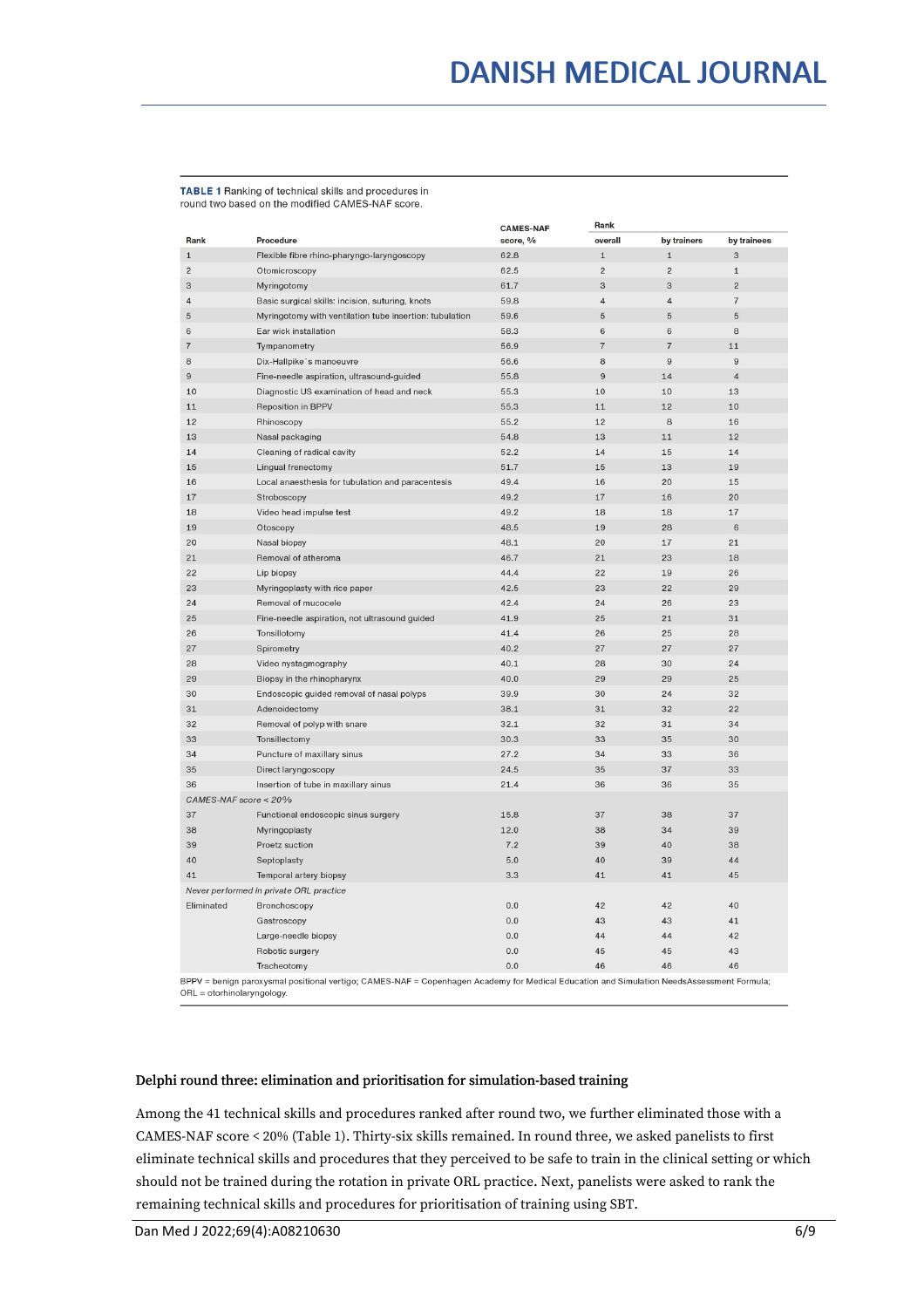Eight technical skills and procedures were included by at least two thirds of the panelists and were therefore prioritised (Table 2): tubulation and myringotomy were ranked highest.

| <b>Final ranking</b><br>by panelists | Round 2<br>rank <sup>a</sup> | <b>Technical skill</b>                                  | Average rank<br>in round 3 |
|--------------------------------------|------------------------------|---------------------------------------------------------|----------------------------|
| 1                                    | 5                            | Myringotomy with ventilation tube insertion: tubulation | 2.0                        |
| $\overline{2}$                       | 3                            | Myringotomy                                             | 2.9                        |
| 3                                    | 16                           | Local anaesthesia for tubulation and myringotomy        | 8.5                        |
| 4                                    | 23                           | Myringoplasty with rice paper                           | 9.2                        |
| 5                                    | 14                           | Cleaning of radical cavity                              | 13.8                       |
| 6                                    | 30                           | Endoscopic guided removal of nasal polyps               | 14.1                       |
|                                      | 36                           | Insertion of tube in maxillary sinus                    | 15.7                       |
| 8                                    | 34                           | Puncture of maxillary sinus                             | 16.6                       |
|                                      |                              |                                                         |                            |

**TABLE 2** Final ranking of technical skills and procedures for simulation-based training in otorhinolaryngology private practice.

CAMES-NAF = Copenhagen Academy for Medical Education and Simulation NeedsAssessment Formula. a) Based on the CAMES-NAF score.

# **DISCUSSION**

We conducted a targeted needs assessment of private ORL practice involved in postgraduate training. We used the Delphi technique because this structured approach is well-suited for generating ideas and establishing consensus among key educational stakeholders [7, 13].

In our mapping of the learning environment, daily supervision and "door-by-door" collaboration, facilitating easy access to feedback and clinical discussion were identified as primary strengths. Furthermore, a very positive attitude towards using SBT was recorded.

The panelists gave highest priority to SBT related to insertion of ventilation tubes (tubulation). This technical skill is among the most frequently performed paediatric surgical procedures in the ORL curriculum [14]. Myringotomy, local anaesthesia for tubulation and myringotomy, myringoplasty with rice paper, and cleaning of radical cavity were also given a high priority for SBT. These procedures present several challenges to the novice because of the use of otomicroscope and microsurgery instruments. Furthermore, the procedures may be painful for the patient, and delicate structures can be damaged [15]. At present, tubulation is mainly trained through supervision in the operatinf theatre. Fortunately, various ear surgery simulators exist [16] ranging from technology-enhanced simulators such as visual reality environments [17] to more "simple" physical models [18, 19]. For assessment of technical skills performance, Schwartz et al. have developed an objective assessment tool for myringotomy and tympanostomy tube insertion [20]. In combination with local SBT, this facilitetes structured competency assessment in private ORL practice.

Three rhinological procedures were also prioritised for SBT: endoscopically guided removal of nasal polyps, insertion of tube in the maxillary sinus and puncture of the maxillary sinus. The panel's prioritisation of procedures involving the nasal cavity and sinuses underlines the need to develop suitable simulation methods. Such methods currently do not exist.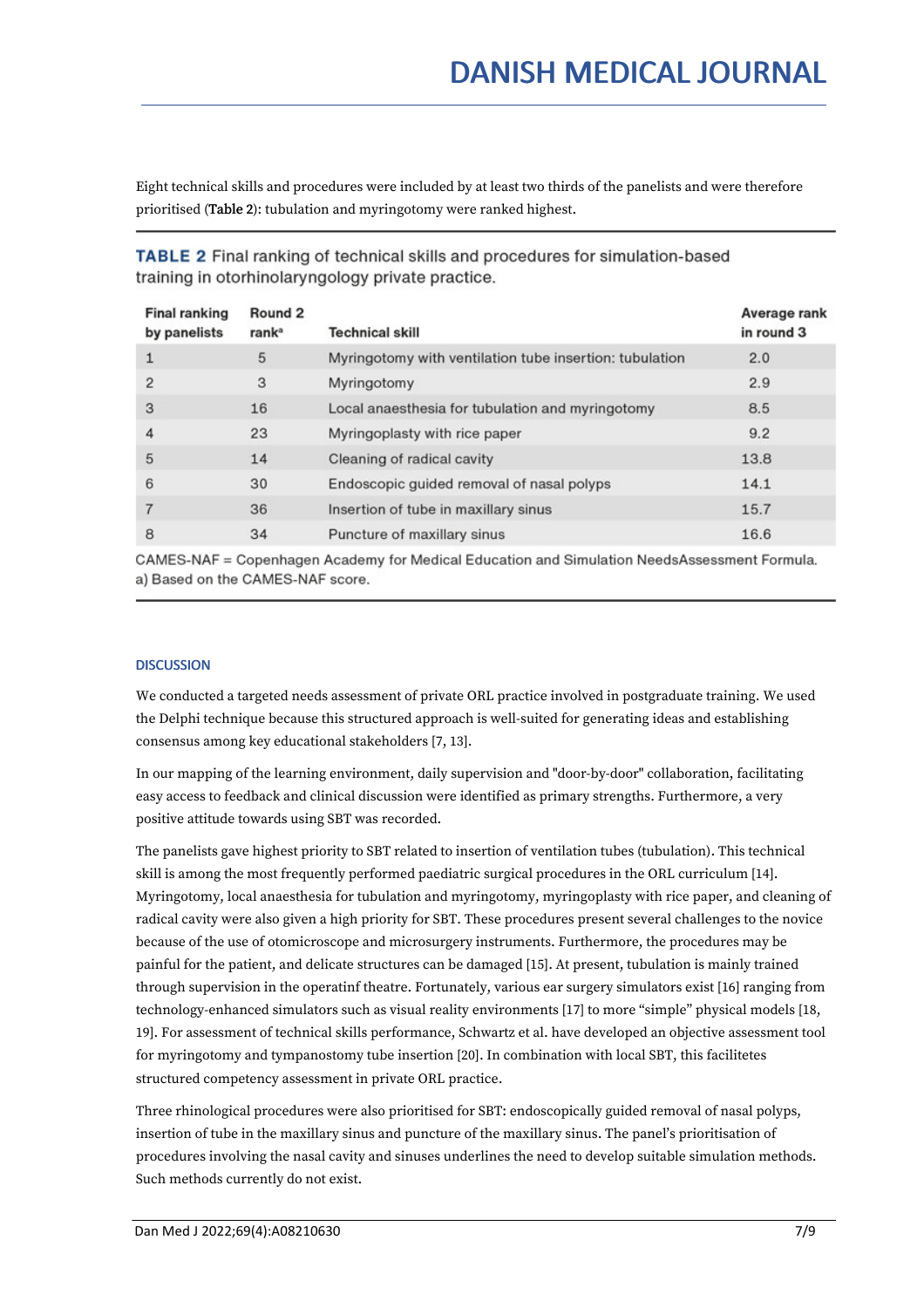The general needs assessment of SBT in ORL training gave high priority to several surgical (cricothyroidectomy, tracheotomy, septoplasty) and diagnostic (flexible fibre rhino-pharyngo-laryngoscopy, flexible bronchoscopy and eosophagoscopy) procedures 9. Most of these procedures were also identified by our panel. However, these procedures did not accomplish final priority because (except for flexible fibre rhino-pharyngo-laryngoscopy), they are not performed in private ORL practice in Denmark. Flexible fibre rhino-pharyngo-laryngoscopy is frequently performed, but competency is achieved early in residency prior to rotation in ORL practice. These differences highlight the need for a targeted needs assessment mapping the educational environment and identifying the resources available for implementation.

A limitation of our study is that it was conducted in a Danish context. Therefore the results cannot necessarily be extrapolised directly to other countries. Furthermore, in this study, we only included technical skills; yet we acknowledge the importance of also training communication, teamwork, clinical reasoning and other "nontechnical" skills in the training of highly competent medical professionals. Another limitation is panelist drop out, which was comparable to drop-out reported in other needs assessment studies [9, 10]. However, drop-out did not change the geographical distribution, and we maintained representation of both trainers and trainees, ensuring representative responses as well as data saturation. Also, the positive attitude we found towards SBT in our panel may potentially be a consequence of representation bias, as respondents with an interest in and positive mindset towards SBT may be more likely to participate in a study as this.

Our results enable the planning and implementation of relevant SBT activities that fit the current needs and the learning environment in private ORL practice. To support this, we are currently developing a novel low-cost prototype for SBT in ear surgery including ventilation tube insertion. Also, we are investigating new plastic compound materials that would allow 3D-printing of sinus models. Importantly, we have engaged our community of trainers, who are motivated for implementing SBT and structured competency assessment.

#### **CONCLUSIONS**

We conducted a targeted needs assessment using the Delphi methodology in order to map central aspects for implementation of SBT in private ORL practice. Our findings extend the results obtained in a previous general needs assessment and underline the importance of continuous educational curriculum development. Our panelists of trainers and trainees prioritised eight technical skills suited for SBT in private ORL practice. The reported findings may be used for implementing SBT in private ORL practice: a process which is already in progress, facilitated by the constructive learning environment and the positive attitude towards SBT among trainers as well as trainees.

#### Correspondence Michael Lüscher. E-mail: michaellyscher@yahoo.dk

Accepted 9 February 2022

Conflicts of interest Potential conflicts of interest have been declared. Disclosure forms provided by the authors are available with the article at ugeskriftet.dk/dmj

Acknowledgements The authors would like to thank all participating trainers and trainees for their contribution to this project.

References can be found with the article at ugeskriftet.dk/dmj

Cite this as Dan Med J 2022;69(4):A08210630